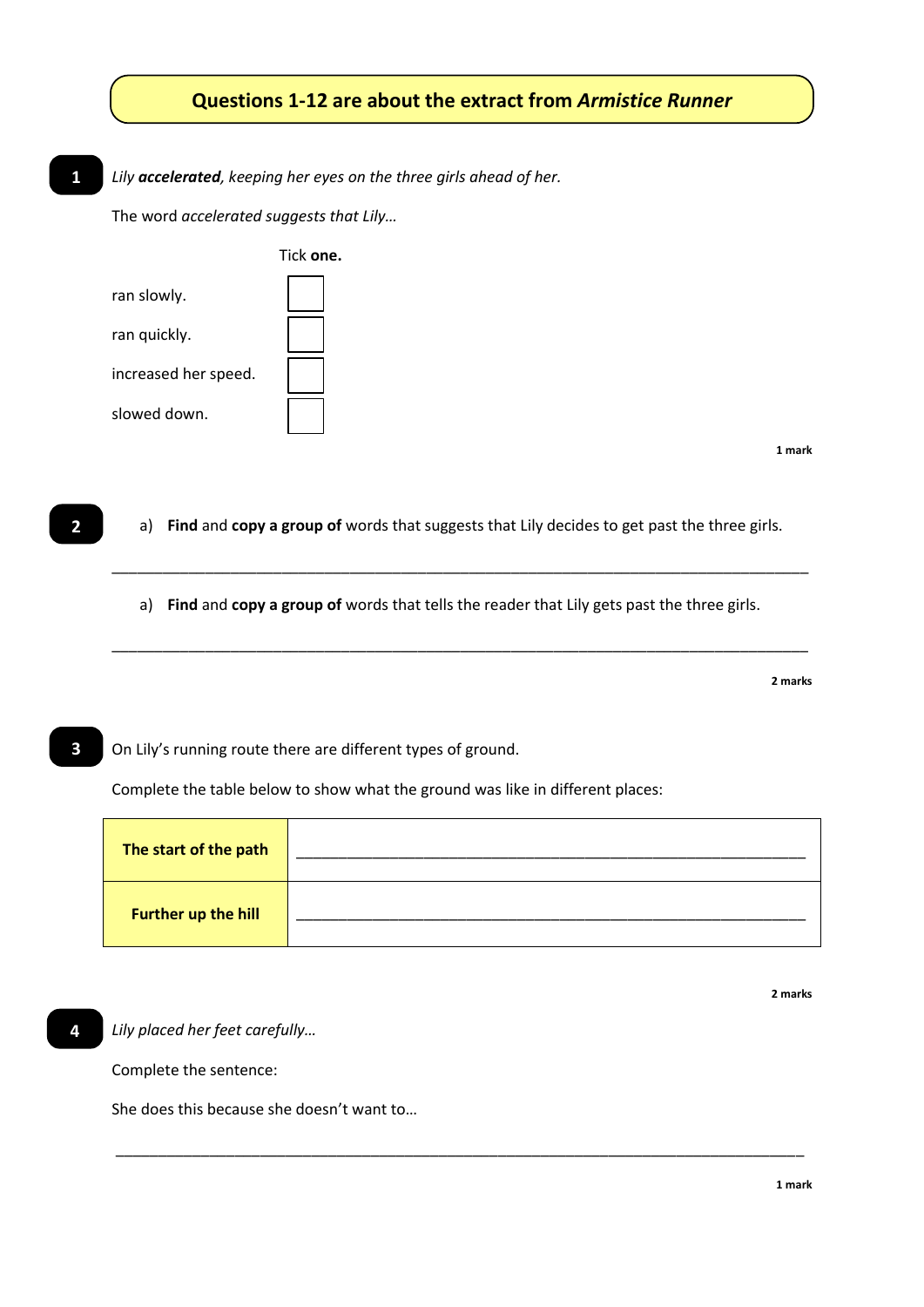$6\phantom{a}$ 

 $\overline{\mathbf{z}}$ 

8

 $\overline{9}$ 

|                                                                         | 1 mark  |
|-------------------------------------------------------------------------|---------|
| Where will the first big fell race of the season take place?            |         |
|                                                                         | 1 mark  |
|                                                                         |         |
| How is Lily made to seem distracted?                                    |         |
| Explain two ways, giving evidence from the text to support your answer. |         |
|                                                                         |         |
|                                                                         |         |
|                                                                         |         |
|                                                                         |         |
|                                                                         |         |
|                                                                         | 3 marks |
| How does Lily feel when Abbie's dad shouts at his daughter?             |         |
|                                                                         |         |
|                                                                         | 1 mark  |
| Write down two things that Lily wanted to do but didn't:                |         |
|                                                                         |         |
|                                                                         |         |